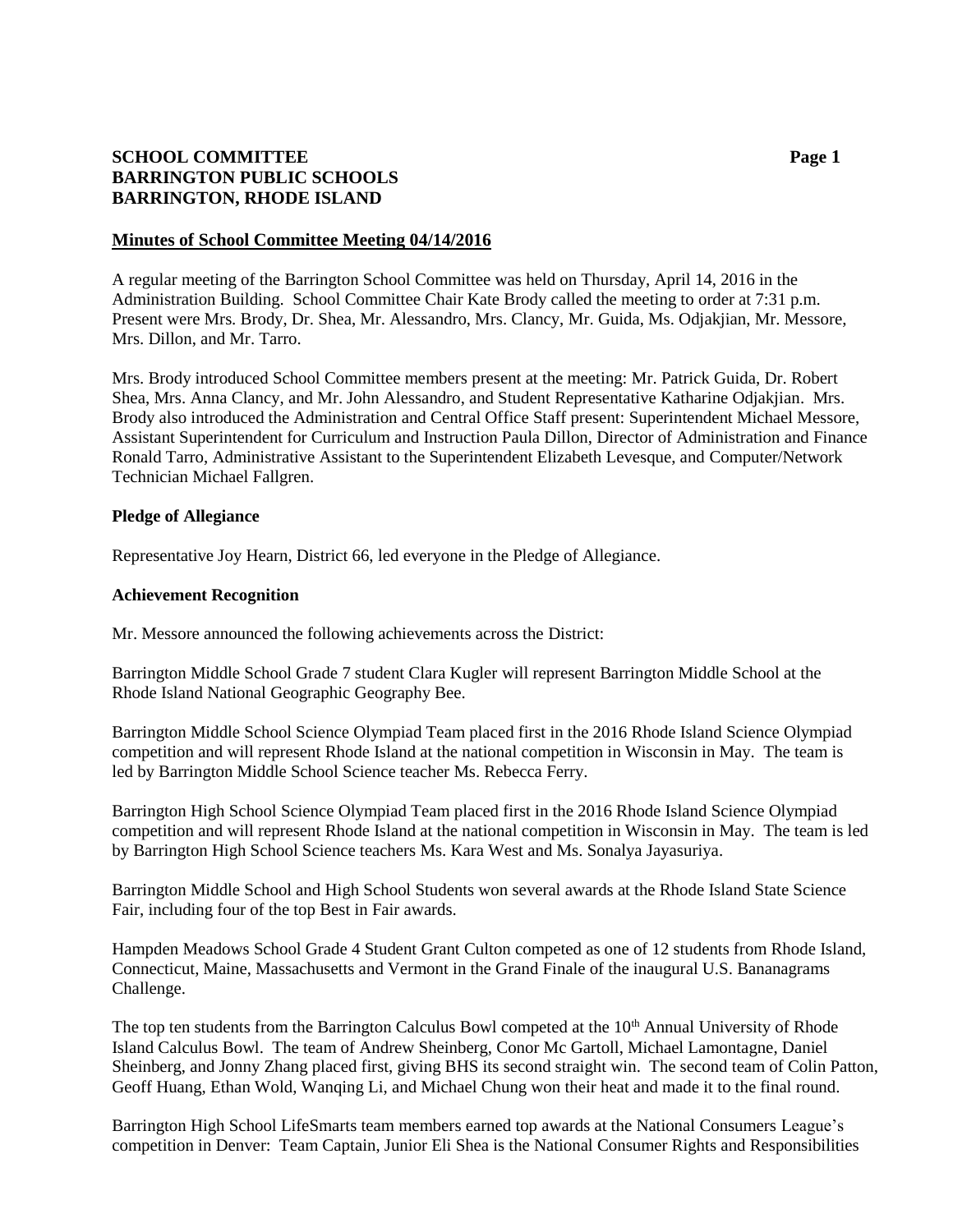# **SCHOOL COMMITTEE Page 2 BARRINGTON PUBLIC SCHOOLS BARRINGTON, RHODE ISLAND**

### **Minutes of School Committee Meeting 04/14/2016**

Champion; Sophomore Michael Lamontagne is the National Environment Champion; Junior Andrew Sheinberg is third in the nation in Personal Finance; Senior Ian Fitzgerald is third in the nation in Health and Safety; and Freshman Daniel Sheinberg is fifth in the nation in Technology. The team overall advanced to the final 16. The team is coached by Barrington Math Teacher Mr. Samuel Schachter.

The Committee agreed to move the agenda item on the Barrington Middle School (BMS) Building Committee out of order to hear from Representative Joy Hearn, District 66, on the timeline for the legislative process as it relates to the BMS building project. Representative Hearn stressed the importance of having a a bill submitted to the General Assembly by the end of May to ensure that it is placed into the pipeline for a floor vote in both the House of Representatives and the Senate prior to the end of the current legislative session in June, 2016. Representative Hearn noted that there were multiple bills, including sponsored legislation, that were not heard in the last legislative session due to its adjournment in early June, 2015. Discussion ensued on the approval process by the Rhode Island Department of Education (RIDA) and the Council on Elementary and Secondary Education, whether a final dollar amount on the project is needed for the legislation, and the best approach to meet the May deadline, including providing information to the Town Council for approval of a resolution in support of legislation at its May 2, 2016 meeting. The next Building Committee meeting is scheduled for April 25, 2016.

### **Information and Proposals**

Mrs. Dillon presented an overview of the summer learning program opportunities for K-12 students in the District including curriculum based activities at each grade level and virtual learning. The Barrington High School summer school is available to students for both credit recovery and for those not demonstrating proficiency in core coursework. Mrs. Dillon highlighted the summer bridge program, enhanced reporting mechanisms, and new funding requirements. Questions from the Committee included cost to the District for summer programming, project based learning, communication to students and families, eligibility requirements for the summer bridge program, and whether college credit courses are offered during the summer. Barrington High School will hold a Parents Night on April 28, 2016 on the Advanced Coursework Network and Internship Program.

Mrs. Dillon provided information on the District's work with Solution Tree and assessment literacy, including review of key objectives and critical success factors, the organizational review process, accomplishments, measurement and evaluation, and next steps including the transition from training with Solution Tree to training in District. Mrs. Dillon highlighted the collaborative work with other public school districts to form the East Bay Professional Learning Community that was launched to develop a culture of assessment literacy through ongoing focused professional learning. The eight districts, including Barrington, had their work acknowledged in a published article in the *Journal of Staff Development*. Questions from the Committee including the decision making process on in District training versus Solution Tree training and assessment of the depth of expertise of district educators.

Mrs. Dillon provided a report on the Organisation for Economic Co-operation and Development (OECD) Global Learning Network Rhode Island Regional Meeting held on April 4, 2016 at Barrington High School (BHS). The regional meeting included Rhode Island schools from Westerly and Pawtucket, and Sturgis Charter Public School in Hyannis, Massachusetts. BHS Principal Mr. Joseph Hurley presented on Reading, and facilitator Dr. Jack Dale, former Superintendent of Fairfax County Public Schools, led the OECD teams in analyzing data. The meeting offered opportunities for future collaboration among districts, including plans for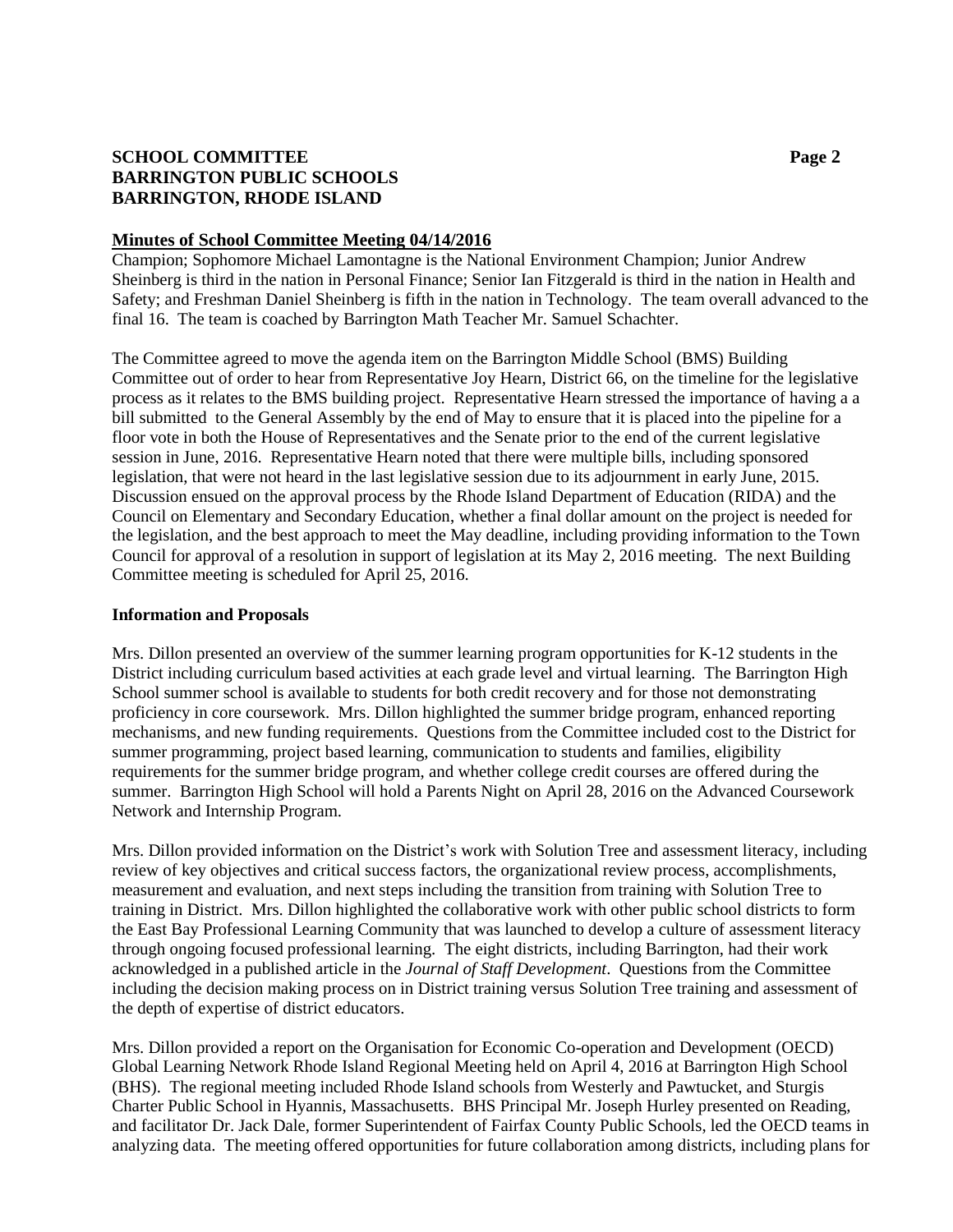# **SCHOOL COMMITTEE Page 3 BARRINGTON PUBLIC SCHOOLS BARRINGTON, RHODE ISLAND**

### **Minutes of School Committee Meeting 04/14/2016**

BHS to visit the Sturgis Charter Public School's International Baccalaureate (IB) program.

### **General Public Discussion and Information**

No issues were raised at this time.

### **Old Business from Superintendent and Staff**

Mr. Guida provided an update on the ongoing work of the Barrington Middle School Building Committee including the status of the Stage II application, the recently updated enrollment data from the New England School Development Council (NESDEC) with a projected enrollment of 840 students, and work that has already begun with the newly appointed Owner's Project Manager and Commissioning Agent. Upcoming meetings include a Building Committee meeting on April 25, 2016, and an abutters informational meeting on April 26, 2016. Discussion ensued on the ambitious timeline for project approval by RIDE and the Council on Elementary and Secondary Education, and a possible change in strategy relative to the timeline for a presentation to the Town Council in light of the information learned from Representative Hearn earlier this earning.

Mr. Tarro provided an update on the recent meeting with the Committee on Appropriations (COA) held on April 12, 2016, including discussion of the \$265,000 transportation line item in the proposed 2016-2017 school operating budget. The COA has requested a meeting with the Administration and a School Committee representative on May 3, 2016. Mr. Messore reported on initial survey data and ongoing work of the District and bus company to identify efficiencies to address concerns on the length of bus runs and early morning bus pick up times. Following discussion, the Committee agreed to hear additional information at its regular meeting on April 28, 2016 to then provide a recommendation to the Administration on the budget line item for transportation.

Mr. Messore presented a draft rubric for use as an objective tool for the population of the School Start Times Ad Hoc Advisory Committee. The Committee offered initial feedback that included clarification of the criteria to support the decision for a later start time, logistical concern for the availability of members during the summer months, and how specific criteria will be measured with the blind scoring component of the process. Mr. Messore invited the Committee to provide additional feedback directly to him and the revised draft document will be presented for Committee approval at its regular meeting on April 28, 2016.

#### **Old Business from School Committee**

Dr. Shea led the continued discussion on membership of the Health and Wellness Committee. Currently, the majority of the current membership is made up of non-District employees and four District employees. The Committee discussed a proposal to add representatives from each school for a total of 10 District employees and then, for balance, include at least 11 non-District employees. Dr. Shea noted the comments from long standing members about the potential for overcorrection of efforts of the last few months that have arisen since the recent discussions on school start times. Mrs. Dillon noted that a change in membership would require a change in policy, since the Health and Wellness Committee has statutory responsibilities. The Committee also discussed the importance of continuing the open and informal meeting environment format, the opportunity to rethink its mission for District needs now, a new meeting time to allow for greater staff and student participation, and increased communication to the community on the work of the Health and Wellness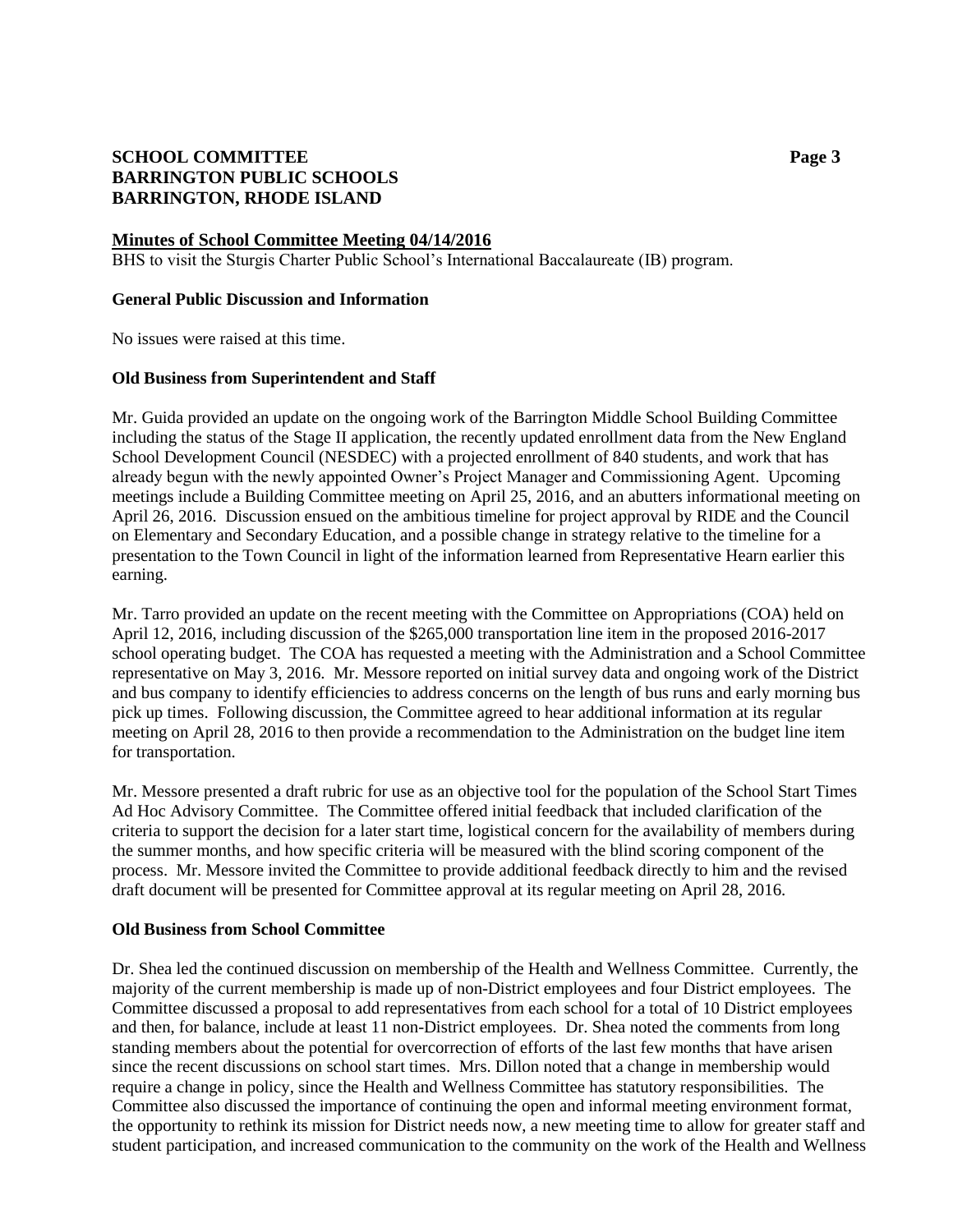# **SCHOOL COMMITTEE Page 4 BARRINGTON PUBLIC SCHOOLS BARRINGTON, RHODE ISLAND**

### **Minutes of School Committee Meeting 04/14/2016**

Committee. Mr. Messore noted that the success of the Health and Wellness Committee is due to the leadership of Dr. Shea as Chair, including his support of the open dialogue meeting format, and agreed that it may need a strengthened focus on communication. The Committee commended Dr. Shea for his leadership and longstanding service on the Health and Wellness Committee.

### **New Business from Superintendent and Staff**

Mr. Messore announced the leave of absence for Mr. Gino Sangiuliano, Primrose Hill School, Enrichment Specialist/Literacy Coach, a continuance request permitted by Rhode Island General Laws Section 16-13-3 for a current District administrator to be granted a leave of absence from a teaching position.

Mr. Messore announced the retirement of Mrs. Martha Johnston, Sowams School, Grade 2 Teacher.

## **Dr. Shea moved and Mr. Guida seconded to approve the recommendation of the Superintendent with respect to the request for home schooling for the named individual. The student name was not identified publicly. The motion passed 5-0 with Mrs. Brody, Dr. Shea, Mr. Alessandro, Mrs. Clancy, and Mr. Guida voting in the affirmative for the motion.**

Mr. Tarro highlighted line items that are over budget in the current budget that require continued close monitoring, including out of district tuition, and items such as services from the Department of Public Works that require a transfer in journal entries. The District is on target overall to end the fiscal year under budget by approximately \$145,000. The Committee commended Mr. Tarro for his strong fiscal accountability and management expertise.

# **Dr. Shea moved and Mr. Guida seconded to approve the monthly expenditures for March in the amount of \$3,859,418.69. The motion passed 5-0 with Mrs. Brody, Dr. Shea, Mr. Alessandro, Mrs. Clancy, and Mr. Guida voting in the affirmative for the motion.**

Mr. Tarro reported that one sealed bid had been received for consultant services for a communications/media specialist. The Committee was provided a memo and bid tabulation sheet prior to the meeting. It is the recommendation of the Administration to award the bid to the lowest qualified evaluated bidder, Horan Communications LLC, of Boston, Massachusetts for an hourly rate not to exceed \$175 per hour. Mr. Tarro noted that Horan Communication has a tier rate system, with \$175 as the maximum rate per hour, and that he will clarify the contract specifics to ensure that the District needs are being met with the contract.

**Dr. Shea moved and Mr. Guida seconded to award the bid for consultant services for communications/media specialist to the lowest qualified evaluated bidder, Horan Communications LLC, of Boston, Massachusetts for an hourly rate not to exceed \$175 per hour. The motion passed 5-0 with Mrs. Brody, Dr. Shea, Mr. Alessandro, Mrs. Clancy, and Mr. Guida voting in the affirmative for the motion.**

### **New Business from School Committee**

Mrs. Brody led the discussion on District Strategic Communication Plan priorities. The Committee agreed that the two top priority issues are the Barrington Middle School building project and school start times and that the district website is an integral component of both priorities. When a workshop to discuss strategic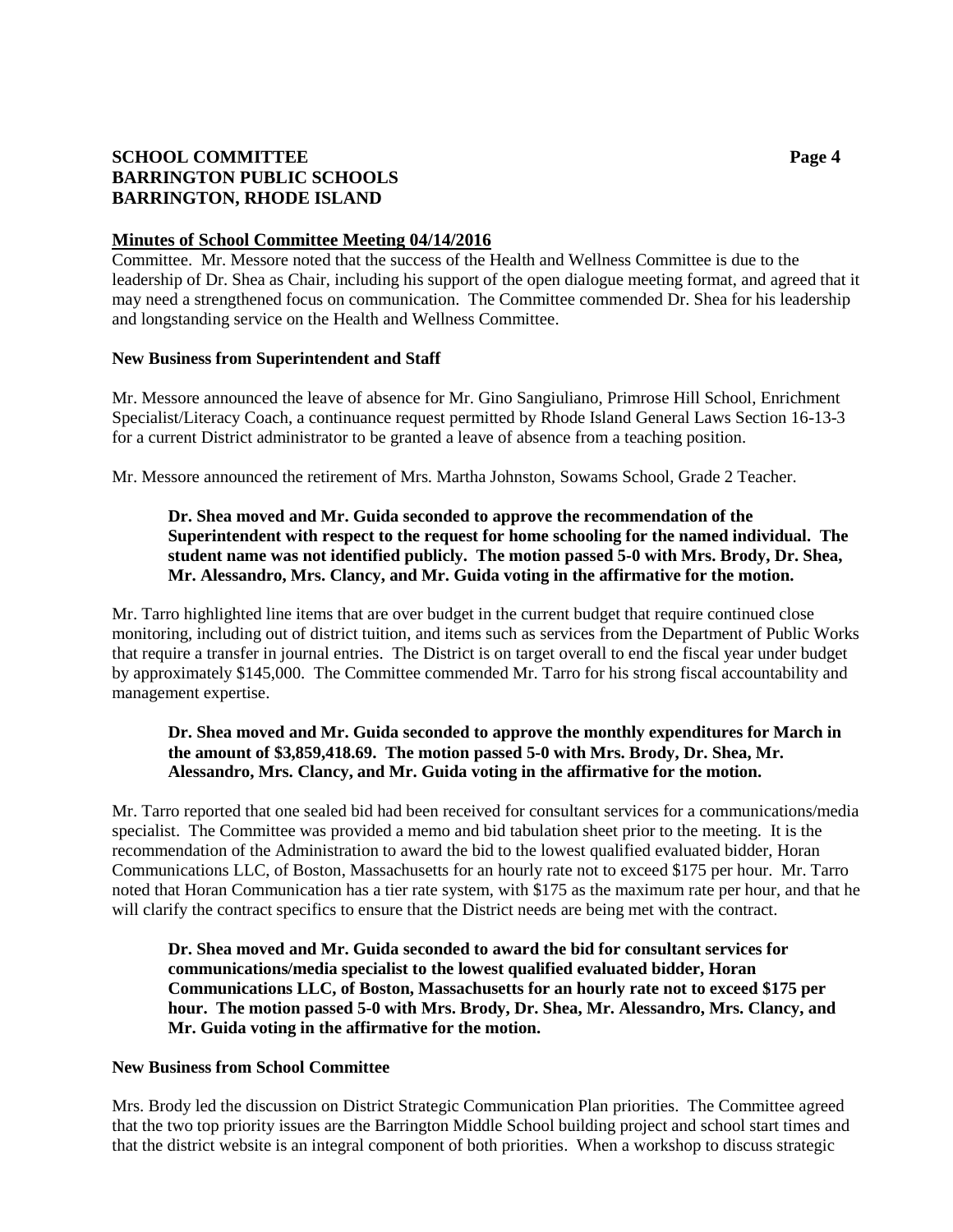# **SCHOOL COMMITTEE Page 5 BARRINGTON PUBLIC SCHOOLS BARRINGTON, RHODE ISLAND**

### **Minutes of School Committee Meeting 04/14/2016**

objectives is scheduled, the Committee will review in detail the District Strategic Communication Plan and additional opportunities for improvement, including the District website.

### **Decision Items**

No decision items were presented at this time.

### **Discussion Future Agenda Items**

Mr. Messore reported that the next regular School Committee meeting scheduled for Thursday, April 28, 2016 will feature a Strategic Plan update and evaluation of programs.

Mrs. Brody requested an update on the Grade 6 Mathematics curriculum at Barrington Middle School and plans for next steps as part of the program evaluation update on April 28, 2016.

#### **Announcements**

Mrs. Dillon announced that the District, for the second straight year, will participate on the Mathematics Networked Improvement Committee (MathNIC) initiative over the April break in California. Barrington is the only District on the East Coast to have been invited to participate in the cohort. Representing the District will be Mrs. Dillon, Barrington High School (BHS) Principal Mr. Joseph Hurley, Barrington Middle School (BMS) Principal Dr. Andrew Anderson, BHS Mathematics Department Chair Mr. Robert Marley, BMS Mathematics Specialist Ms. Megan Crossman, BHS Mathematics teachers Ms. Lisa Mendo and Mr. John Sexton, and BMS Mathematics teacher Ms. Danielle Teoli.

Mrs. Dillon announced that the District is currently in round two in the process for recognition as a  $21<sup>st</sup>$ Century Learning Exemplar Program through the P21 Partnership for  $21<sup>st</sup>$  Century Learning organization. Mrs. Dillon is seeking School Committee participation in the scheduled visit on May 5, 2016. The District is also in round two of the process as a candidate for a grant award from the Center for Educational Testing and Evaluation (CETE) for the addition of a makerspace at Barrington High School.

#### **General Public Discussion and Information**

Dr. Scott Douglas, of 25 Rumstick Road, parent, stressed the importance to report to the Committee on Appropriations the necessary funding for the District priority on transportation efficiencies.

Mr. Anthony Arico Jr., of 166 Lincoln Avenue, noted that there are upcoming Committee on Appropriations meetings to discuss the school and town budgets, and encouraged the addition of a Barrington Boosters member on the School Start Times Ad Hoc Advisory Committee.

**Dr. Shea moved and Mr. Guida seconded to adjourn the regular meeting at 10:00 p.m. and go into Executive Session pursuant to Rhode Island General Laws Section 42-46-5(a)(2) for work sessions pertaining to collective bargaining or litigation with National Education Association Barrington (NEAB) and United Steelworkers. The motion passed 5-0 with Mrs. Brody, Dr. Shea, Mr. Alessandro, Mrs. Clancy, and Mr. Guida voting in the affirmative for the motion.**